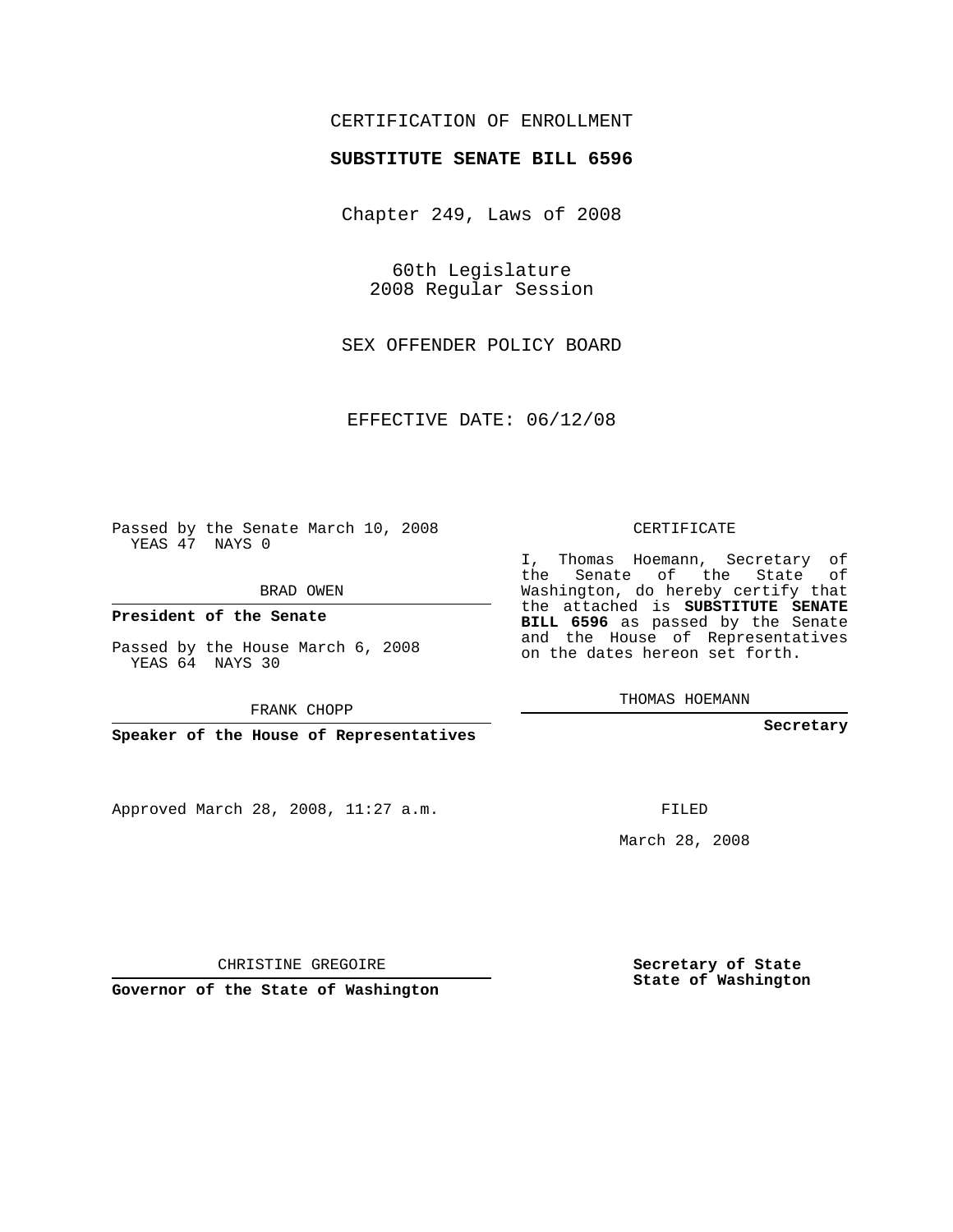# **SUBSTITUTE SENATE BILL 6596** \_\_\_\_\_\_\_\_\_\_\_\_\_\_\_\_\_\_\_\_\_\_\_\_\_\_\_\_\_\_\_\_\_\_\_\_\_\_\_\_\_\_\_\_\_

\_\_\_\_\_\_\_\_\_\_\_\_\_\_\_\_\_\_\_\_\_\_\_\_\_\_\_\_\_\_\_\_\_\_\_\_\_\_\_\_\_\_\_\_\_

## AS AMENDED BY THE HOUSE

Passed Legislature - 2008 Regular Session

## **State of Washington 60th Legislature 2008 Regular Session**

**By** Senate Human Services & Corrections (originally sponsored by Senators Hargrove, Carrell, Regala, Stevens, Marr, Shin, McAuliffe, Brandland, and Kilmer)

READ FIRST TIME 02/07/08.

1 AN ACT Relating to the creation of a sex offender policy board; 2 adding new sections to chapter 9.94A RCW; adding new sections to 3 chapter 43.131 RCW; and creating new sections.

4 BE IT ENACTED BY THE LEGISLATURE OF THE STATE OF WASHINGTON:

 NEW SECTION. **Sec. 1.** FINDINGS AND DECLARATIONS. The legislature finds that in recent years professionals have recognized the value of developing a more coordinated and integrated response to sex offender management. The legislature further finds that a comprehensive response to issues that arise, such as integrating federal and state laws, or assessing whether system flaws contributed to an offense, can enhance the state's interest in protecting the community with an emphasis on public safety. While the legislature recognizes that sex offenses cannot be eliminated entirely, the interests of the public will be best served if Washington state experts and practitioners from across the continuum of the sex offender response system coordinate sex offender management planning and create a system to assess the performance of all components of the sex offender response systems statewide. The legislature intends to foster such coordination by creating a sex offender policy board.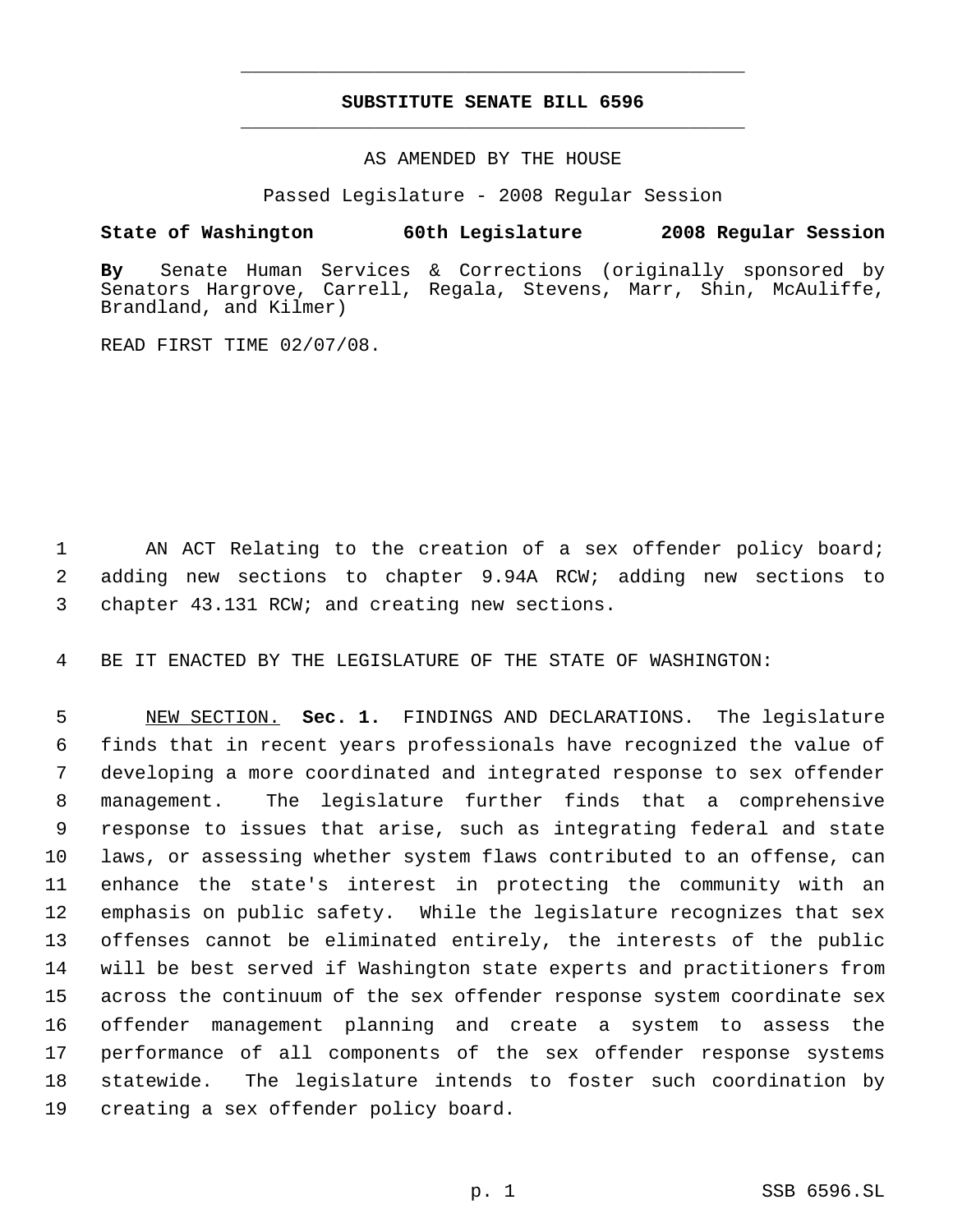NEW SECTION. **Sec. 2.** ESTABLISHMENT OF BOARD. (1) The sentencing guidelines commission shall establish, staff, and maintain a sex offender policy board.

 (2) Although the board is established by the commission, it shall maintain an independent existence from the commission.

 NEW SECTION. **Sec. 3.** BOARD MEMBERSHIP. (1) The sex offender policy board shall consist of thirteen voting members. Unless the member is specifically named in this section, the following organizations shall designate a person to sit on the board.

(a) The Washington association of sheriffs and police chiefs;

(b) The Washington association of prosecuting attorneys;

(c) The Washington association of criminal defense lawyers;

 (d) The chair of the indeterminate sentence review board or his or her designee;

(e) The Washington association for the treatment of sex abusers;

 (f) The secretary of the department of corrections or his or her designee;

(g) The Washington state superior court judge's association;

 (h) The assistant secretary of the juvenile rehabilitation administration or his or her designee;

 (i) The office of crime victims advocacy in the department of community, trade, and economic development;

23 (j) The Washington state association of counties;

(k) The association of Washington cities;

(l) The Washington association of sexual assault programs; and

 (m) The director of the special commitment center or his or her designee.

 (2) The person so named in subsection (1) of this section has the authority to make decisions on behalf of the organization he or she represents.

(3) The nonvoting membership shall consist of the following:

 (a) Two members of the sentencing guidelines commission chosen by the chair of the commission; and

 (b) A representative of the criminal justice division in the attorney general's office.

 (4) The board shall choose its chair by majority vote from among its voting membership. The chair's term shall be two years.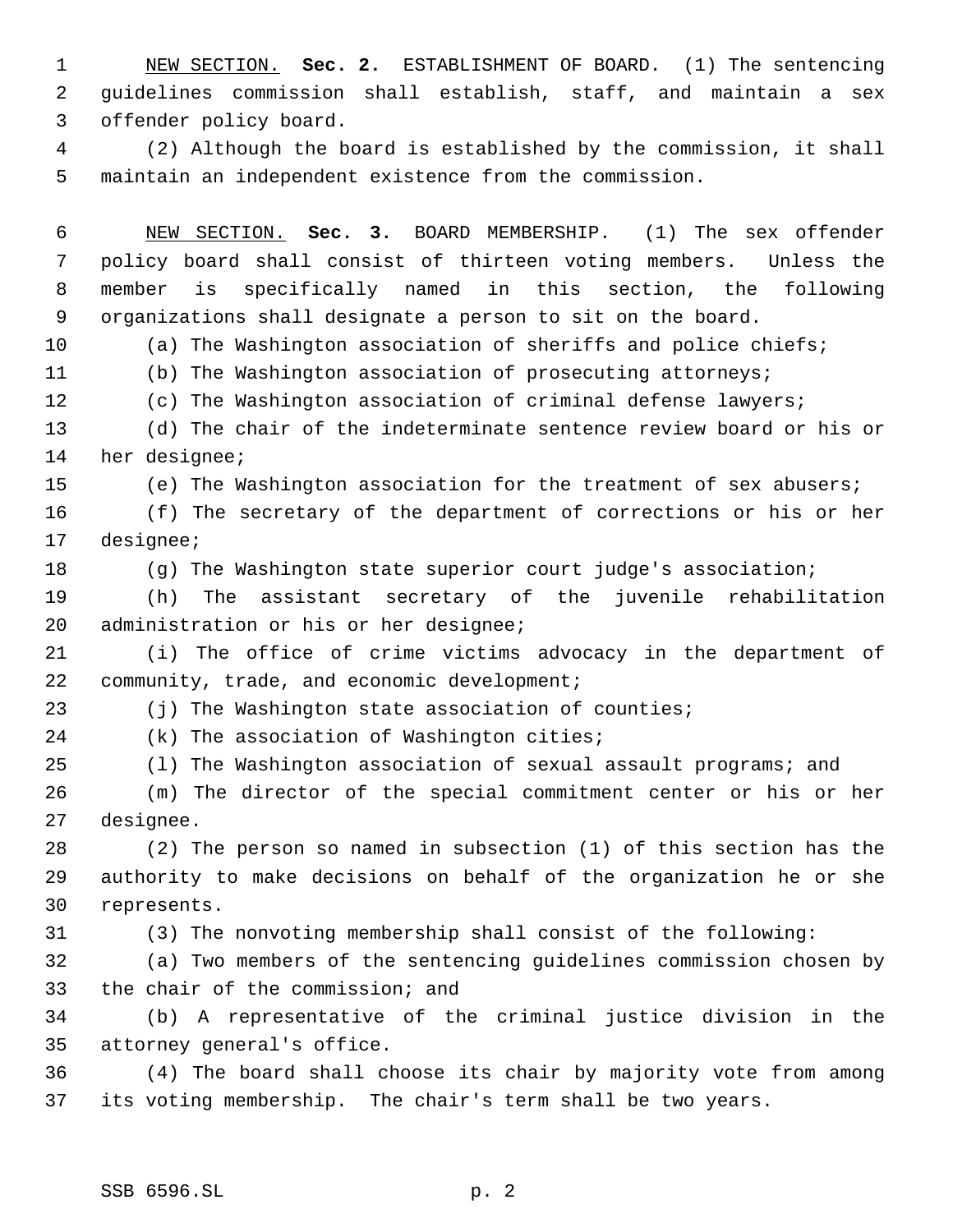(5) The chair of the sentencing guidelines commission shall convene the first meeting.

 (6) The Washington institute for public policy shall act as an advisor to the board.

 NEW SECTION. **Sec. 4.** LENGTH OF MEMBERSHIP TERMS. (1) The following members of the sex offender policy board shall be appointed for a term of three years and shall serve until their successor is selected by the agency they represent:

 (a) The member selected by the Washington association of sheriffs and police chiefs;

 (b) The member selected by the Washington association of prosecuting attorneys;

 (c) The member selected by the Washington association of criminal defense lawyers;

 (d) The member selected by the Washington association for the treatment of sex abusers;

 (e) The member selected by the Washington state superior court 18 judge's association;

 (f) The member selected by the Washington state association of counties;

 (g) The member selected by the association of Washington cities; and

 (h) The member selected by the Washington association of sexual assault providers.

 (2) Any vacancy before the expiration of a term shall be filled by the appointing agency for the unexpired portion of the term in which the vacancy occurs. The terms of the initial members listed in subsection (1) of this section shall be staggered so that their terms expire after one, two, and three years.

 NEW SECTION. **Sec. 5.** BOARD AUTHORITY. (1) The sex offender policy board may create subcommittees as needed.

 (2) Within available funding, the board may contract with outside entities which have specific expertise necessary to assist the board in performing its duties.

 (3) The board shall develop bylaws to govern its operation, using the bylaws created by the sentencing guidelines commission as a guide.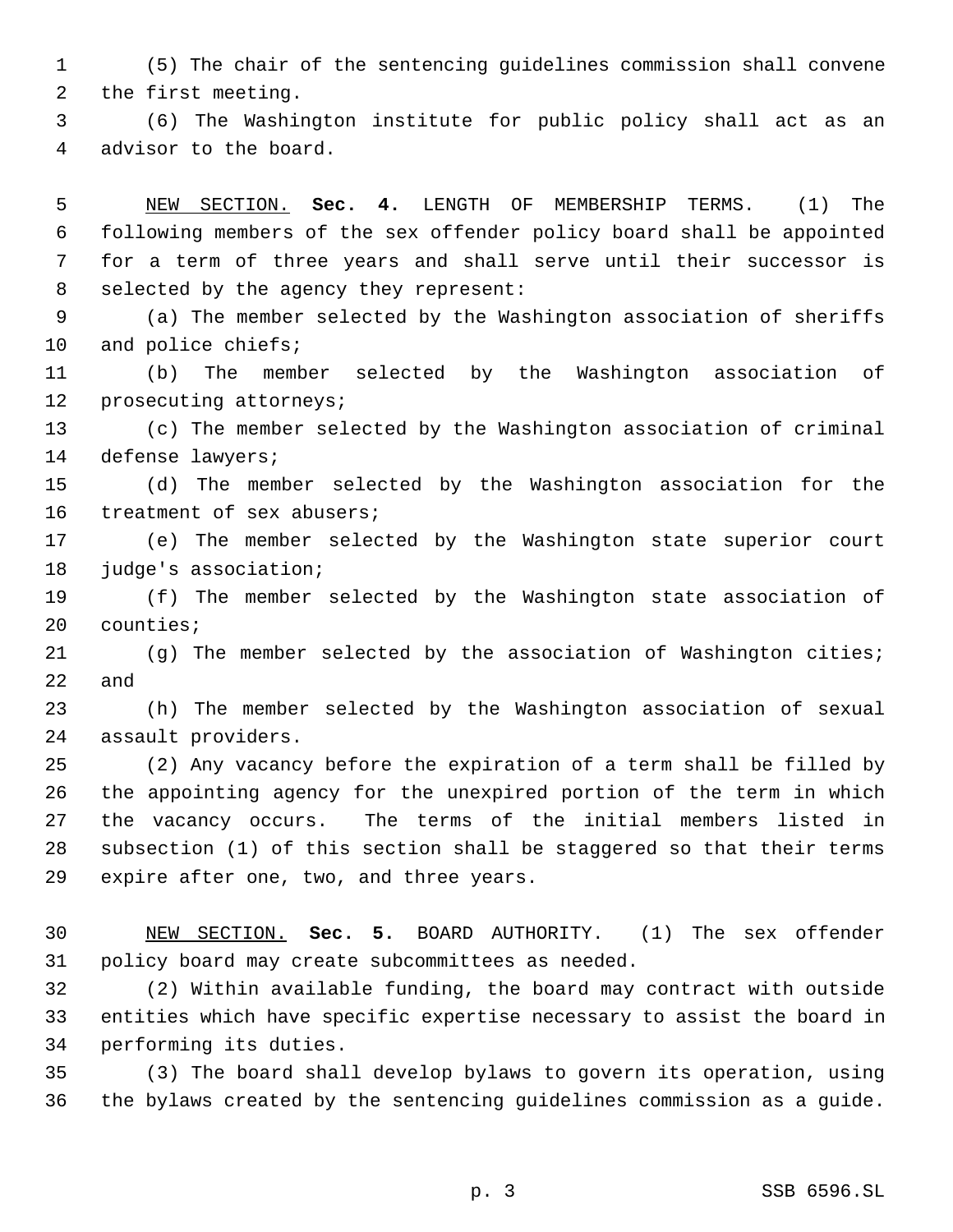NEW SECTION. **Sec. 6.** DUTIES OF THE BOARD. The sex offender policy board's duties are as follows:

 (1)(a) To stay apprised of (i) research and best practices related to risk assessment, treatment, and supervision of sex offenders; (ii) community education regarding sex offenses and offenders; (iii) prevention of sex offenses; and (iv) sex offender management, in general;

 (b) To conduct case reviews on sex offenses as needed to understand performance of sex offender prevention and response systems or which are requested by the governor, the legislature, or local criminal justice agencies. The reviews shall be conducted in a manner that 12 protects the right to a fair trial;

 (c) To develop and report on benchmarks that measure performance across the state's sex offender response system;

 (d) To assess and communicate best practices or upcoming trends in other jurisdictions to determine their applicability and viability in Washington state;

 (e) To provide a forum for discussion of issues that requires interagency communication, coordination, and collaboration, including:

 (i) Community education and the distribution of information about 21 all parts of the sex offender management system to interested parties; (ii) Existing community-based prevention programs; and

(iii) Sex offender registration and monitoring in the community.

 (2) The board shall develop an initial work plan detailing the method for achieving its duties and submit it to the governor and the legislature no later than December 1, 2008. The board shall annually update the work plan and include reasonable performance measures to indicate whether its duties are being met.

 (3) The board shall report annually starting December 1, 2008, to the governor and the legislature with findings on (a) current research and best practices related to risk assessment, treatment, and supervision of sex offenders; (b) community education regarding sex offenses and offenders; (c) prevention of sex offenses; (d) sex offender management; (e) the performance of sex offender prevention and response systems; and (f) any other activities performed by the board in the prior twelve months in the furtherance of the purposes of this act.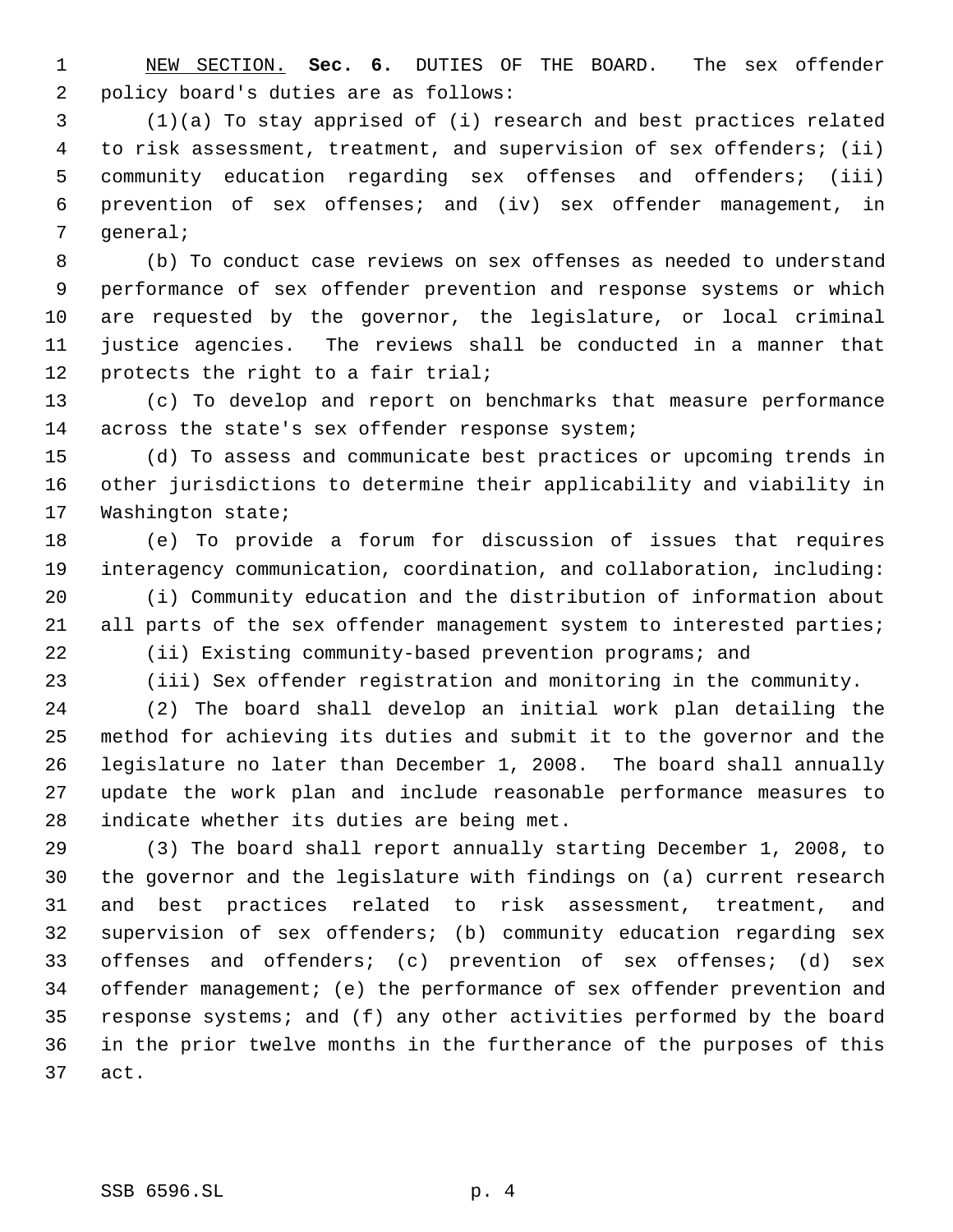NEW SECTION. **Sec. 7.** REIMBURSEMENT. The members of the sex offender policy board shall be reimbursed for travel expenses as provided in RCW 43.03.050 and 43.03.060.

 NEW SECTION. **Sec. 8.** MEMBER REPLACEMENT. Any member of the sex offender policy board who misses three consecutive meetings shall have that fact called to that member's attention by the chair of the board with the request that the member reconsider his or her ability to continue as a member. After discussion, if the chair believes the member is not able to continue as a board member, the chair shall request that the appointing agency replace the member for the remainder of the unexpired term.

 NEW SECTION. **Sec. 9.** A new section is added to chapter 43.131 RCW to read as follows:

 SUNSET TERMINATION. The sex offender policy board and its powers and duties shall be terminated on June 30, 2013, as provided in section 10 of this act.

 NEW SECTION. **Sec. 10.** A new section is added to chapter 43.131 RCW to read as follows:

 SUNSET REPEALER. The following acts or parts of acts, as now existing or hereafter amended, are each repealed, effective June 30, 2014:

(1) Section 1 of this act;

- (2) Section 2 of this act;
- (3) Section 3 of this act;
- (4) Section 4 of this act;
- (5) Section 5 of this act;
- (6) Section 6 of this act;
- (7) Section 7 of this act; and
- (8) Section 8 of this act.

 NEW SECTION. **Sec. 11.** NULL AND VOID CLAUSE. If specific funding for the purposes of this act, referencing this act by bill or chapter number, is not provided by June 30, 2008, in the omnibus appropriations act, this act is null and void.